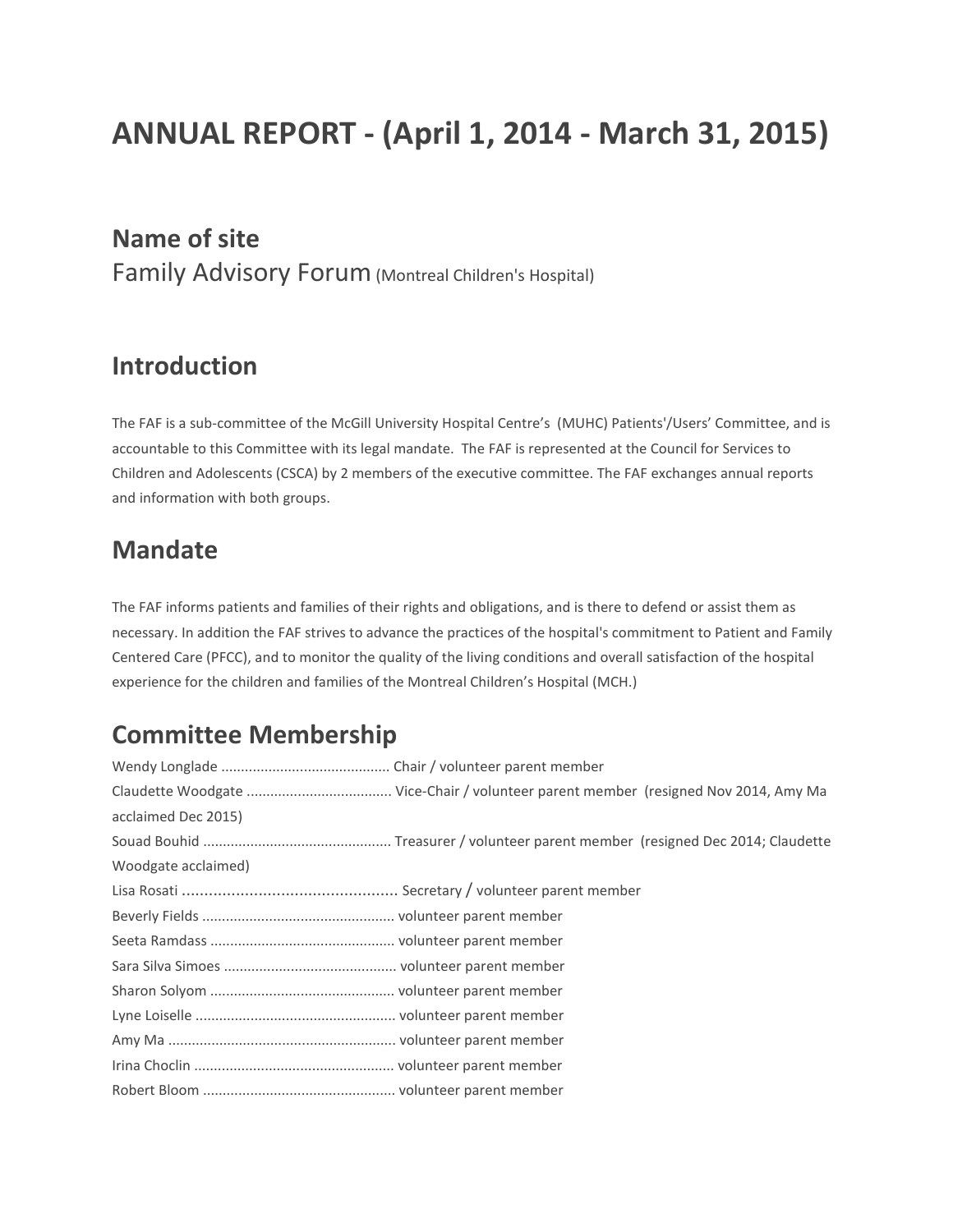**Frequency** - Every 3rd Thursday/month for 10 consecutive months **Location** - Montreal Children's Hospital **Duration of Meetings** - 2 hours

### **Conferences/Events attended**

- **June 2014:** Regroupement provinciale comité d'usagers (rpcu) Basic training session
- **September 26-October 3, 2014:** Patients' Rights Week Table of patient rights and info about the FAF available with quiz, door prizes, and crafts-selling on MCH 2B.
- •**October 19-22, 2014 - Calgary, AB:** Canadian Association Pediatric Health Centers (CAPHC) Annual conference - Amy Ma
- •**October 19, 2014 - Calgary, AB:** Canadian Family Advisory Network (CFAN) Annual day workshop Amy Ma
- •**December 6-7, 2014**: Glen site Open House FAF information kiosk manned by members.

### **MUHC committee participation**

**MCH Transition Steering Committee** - Wendy Longlade **MCH Patient and Family Centered Care (PFCC) Working Group** - Wendy Longlade **MCH Ethics** - Nathalie Bouchard **MCH Parent Present Induction** - Claudette Woodgate **MCH Advisory Group for Patient Television & Entertainment Systems** - Claudette Woodgate **MCH Developmental Care Committee** - Claudette Woodgate **MCH Transition: Pediatric to Adult Care** - Lyne Loiselle **MCH SERVE initiative -**Wendy Longlade **MCH Socio-Cultural committee -** Seeta Ramdass **MCH Auxiliary 'Meet and Greet' program**- Sara Silva Simoes **MCH Search Committee for PFCC coordinator** - Wendy Longlade **MUHC TCAB (Transforming Care at the Bedside)** - Sharon Solyom, Lisa Rosati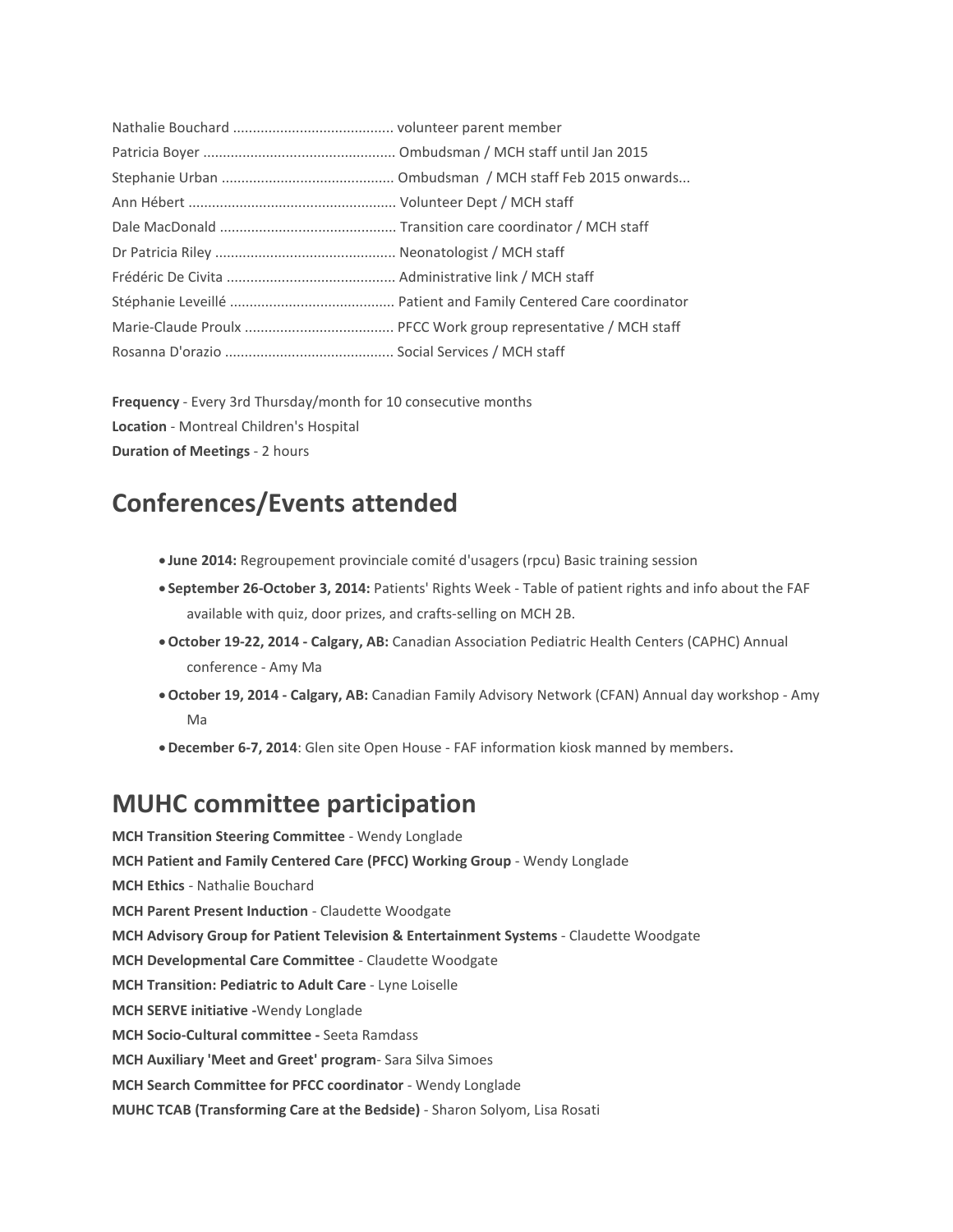**MCH CSCA (Committee Services Children Adolescents)** - Wendy Longlade, Lyne Loiselle... Amy Ma replaced Lyne, Feb 2015 **MUHC Patients'/Users' Committee (Elected MCH Patient Representatives)** - Amy Ma, Seeta Ramdass **MUHC Patients'/Users' Committee (Co-Chair)** - Amy Ma **MUHC Patients'/Users' Committee (Secretary)** - Lisa Rosati

## **Initiatives (completed and/or pending)**

- **Continuity of Services - Transition from pediatrics to adult: Ongoing .project in collaboration with MCH administration.**
- **Ensure the continuity of Parent Present Induction (PPI) at the Glen**
- **FAF pamphlets**
- •**Active participation in the MCH** *Speak Up Listen Up!* **for parents**
- **Parent boards**
- **Tip Sheets**
- •**Hand Hygiene**
- **Encouraging healthy and sustainable food choices offered at the MCH**
- **FAF Bylaws amendments**
- **Parking**
- **Plan: 5 tenets of a circular strategy between the FAF and hospital senior administration for better effectiveness of the FAF, and to best implement decisions impacting on issues for children and families, in collaboration with the MCH and the FAF together as partners for optimal outcomes and effectiveness -** *Attendance, Advocacy, Action, Accomplishment, and Assessment.*
- •**FAF involvent with MCH Volunteer Dept in the May 24th move to the Glen**
- •**MCH FAF amendments to MUHC Patients'/Users' Committee Election Bylaws**
- •**Recruitment strategies**
- •**FAF link on MCH website**
- •**Parent-boards on patient-units**
- •**Reinstatement and criteria review of the PFCC award**
- •**MCH Telephone Access for parents**

### **Guest Speakers / Presentations**

- •**December 2014: Presentation by Amy Ma - How Brains are Built: The Core Story of Brain Development".**
- •[http://www.albertafamilywellness.org/resources/video/how-brains-are-built-core](http://www.albertafamilywellness.org/resources/video/how-brains-are-built-core-story-brain-development)[story-brain-development](http://www.albertafamilywellness.org/resources/video/how-brains-are-built-core-story-brain-development)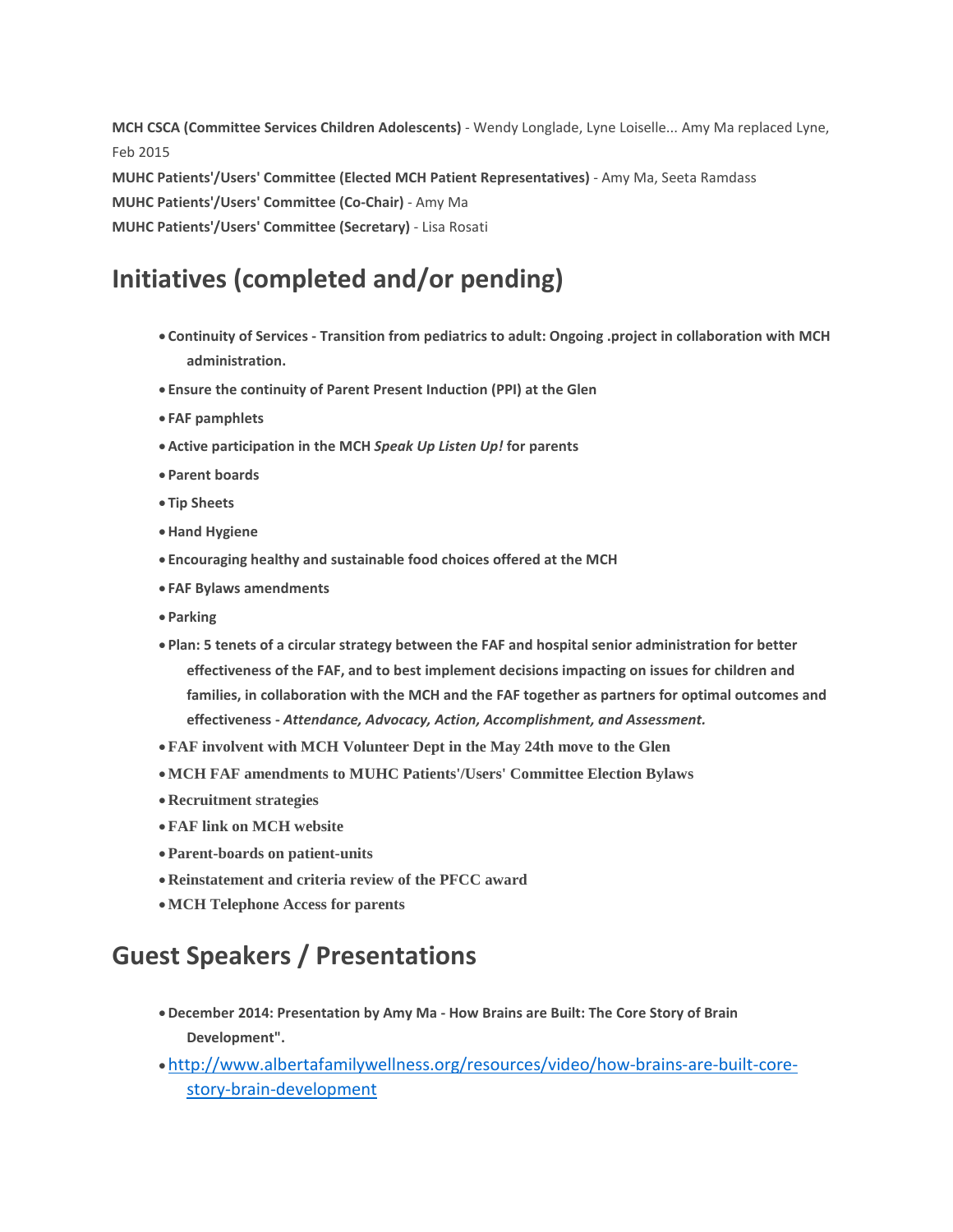- •**December meeting: Marie-Claude Proulx explained PFCC and the working group objectives**
- **January 2014 meeting: Sharon Taylor-Ducharme discussed MCH moving and transition issues**

### **Awards/Publications**

- **<http://www.cbc.ca/player/Radio/Local+Shows/Quebec/Daybreak+Montreal/ID/2664868074/>**
- **[http://www.cbc.ca/news/canada/montreal/wendy-longlade-s-emotional-journey-through-the](http://www.cbc.ca/news/canada/montreal/wendy-longlade-s-emotional-journey-through-the-montreal-children-s-1.3071426?fb_action_ids=10155552542180191&fb_action_types=og.shares)[montreal-children-s-1.3071426?fb\\_action\\_ids=10155552542180191&fb\\_action\\_types=og.shares](http://www.cbc.ca/news/canada/montreal/wendy-longlade-s-emotional-journey-through-the-montreal-children-s-1.3071426?fb_action_ids=10155552542180191&fb_action_types=og.shares)**

### **Chairs' remarks**

The Family Advisor Forum holds a special place within the MUHC and the Montreal Children's Hospital. We not only represent the peadiatric mission, but also work to further the practices of Patient and Family Centered Care throughout the MCH. This year we had a formative year in which we drafted a strategic plan to be more effective in our role, which resulted in a new liaison between the senior administration and the FAF. We spent a great deal of time working on transition activities and making sure that the FAF continues to uphold its mission and work with positive and inclusive ethics. We are thrilled to have been a part of the historic move to the Glen campus and look forward to working on some new projects in the coming year.

Wendy Longlade

#### **Finances - 2014-2015**

### **Account Number = 60123**

Actual Code Description 2014-2015 2100 Support Staff **\$0.00** 1541 Revenu **\$0.00 Total \$0.00**

6001 Meals & refreshments meetings **\$0.00** 6036 Catered food - events **\$784.00 Total \$784.00**

7757 Minor equipment purchases **\$0.00 Total \$0.00**